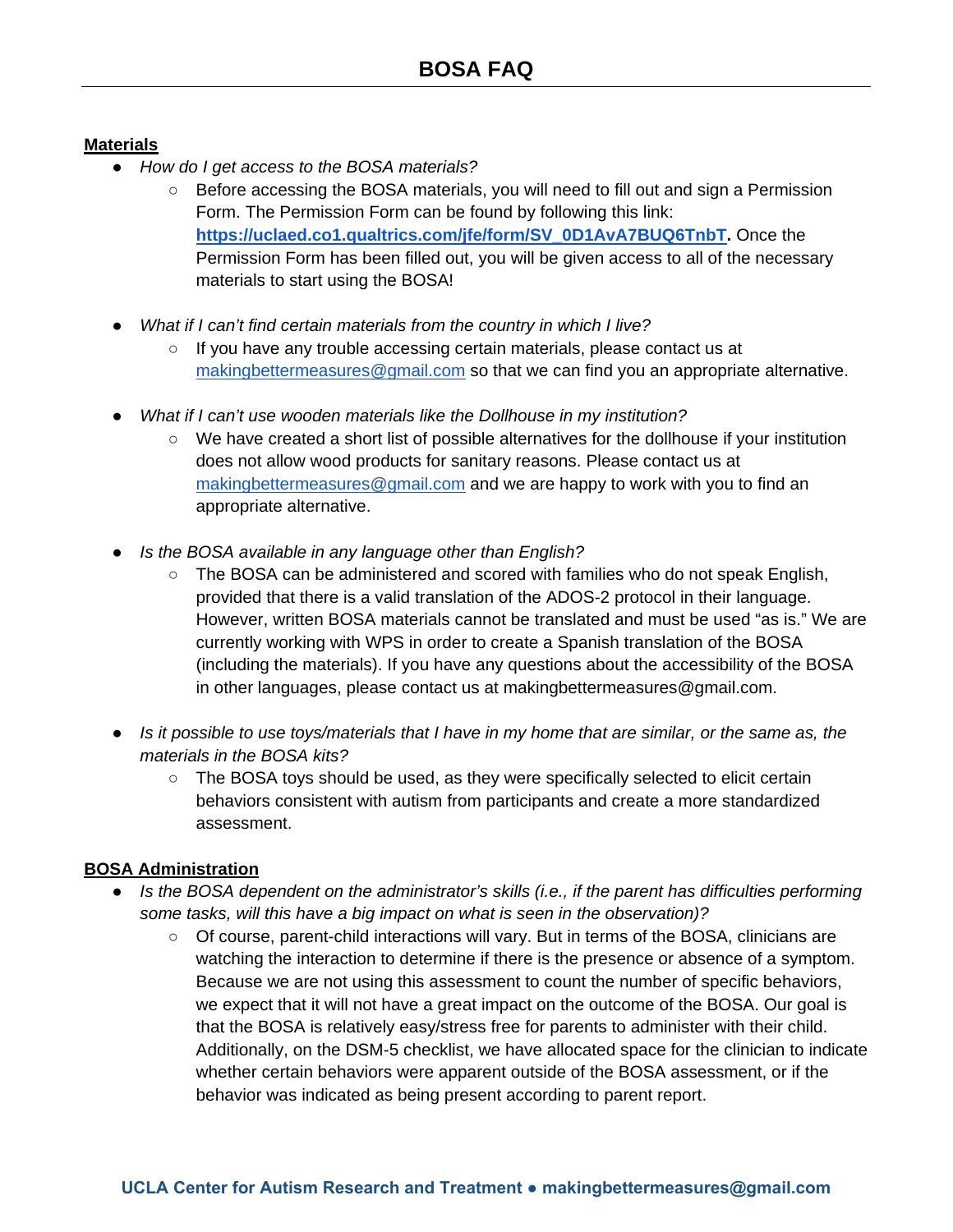- *If the child is between the ages of 6-8, which BOSA version should I choose (i.e., PSYF or F-1)? Should I conduct both?* 
	- We suggest only choosing one version of the BOSA to administer. When choosing, keep in mind the child's language abilities, as well as play skills. The BOSA-F1 includes turntaking activities and answering social-emotional questions, while the BOSA-PSYF allows for imaginative play. Use your clinical judgment when deciding which version will be the best for the participant.
- *Can the BOSA be administered completely via telehealth?*
	- Yes! The BOSA can be administered completely remotely if you are able to provide the family with the necessary materials. There should be an examiner (e.g., parent, caregiver) in the room with the participant actively interacting with them during the BOSA while the clinician can conduct the coaching and scoring fully remotely (i.e., through a telehealth platform).
- *How can I prepare my home environment in order to reduce distractions?*
	- $\circ$  In order to reduce distractions in the home, we recommend the following:
		- Bring siblings to a separate area in the home in which they can't interrupt the assessment or distract the participant.
		- Turn off the TV and restrict access to other technological devices that could distract the participant.
		- We suggest laying down a "picnic blanket" to demarcate the area in which the assessment will/should take place.
- *Is there a minimum age required of BOSA participants?*
	- $\circ$  There is no "set" minimum age; however, the participant must be walking (e.g., 12) months).
- *Can any of the individuals participating in the BOSA assessment wear PPE throughout?* 
	- No, the participant and examiner should not be wearing PPE during the BOSA. The clinician scoring the BOSA, however, can be wearing PPE. If your institution requires that PPE be worn at all times, we recommend administering the BOSA via telehealth platforms.

## **Research & Clinical Practice**

- *When writing up the diagnostic findings into a report, how do you suggest we explain this assessment protocol/procedure?*
	- We have included some language around this that you can access along with the rest of the BOSA materials once you fill out a permission agreement form [\(https://uclaed.co1.qualtrics.com/jfe/form/SV\\_0D1AvA7BUQ6TnbT\)](https://uclaed.co1.qualtrics.com/jfe/form/SV_0D1AvA7BUQ6TnbT).
- *Will the BOSA be a replacement for the ADOS post-COVID?*
	- The BOSA is not intended as a long term replacement for the ADOS. The ADOS is the gold-standard assessment tool, and we don't expect that will change in any way with the